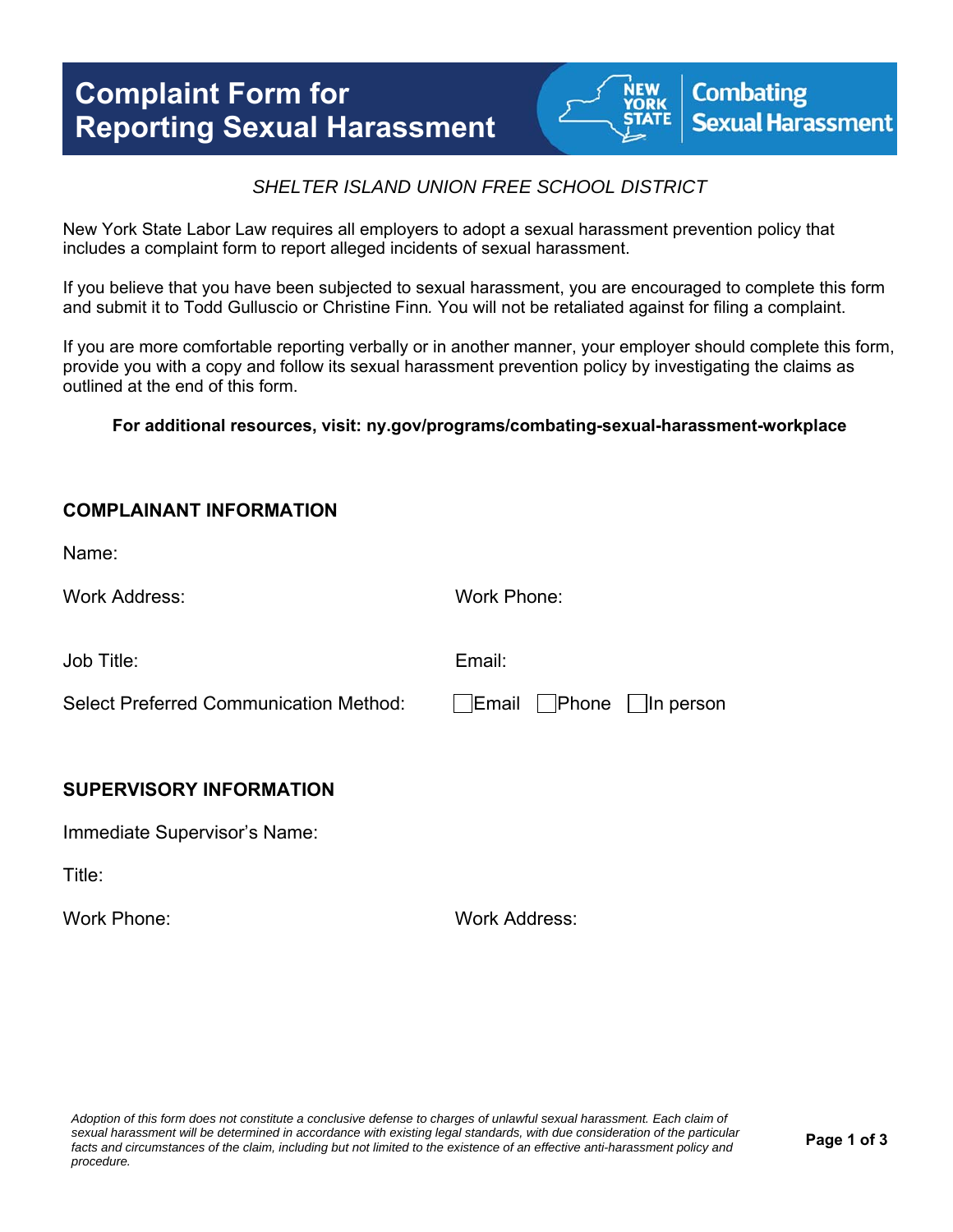### **COMPLAINT INFORMATION**

1. Your complaint of Sexual Harassment is made about:

| Name:                                                       | Title:      |
|-------------------------------------------------------------|-------------|
| Work Address:                                               | Work Phone: |
| Relationship to you: Supervisor Subordinate Co-Worker Other |             |

- 2. Please describe what happened and how it is affecting you and your work. Please use additional sheets of paper if necessary and attach any relevant documents or evidence.
- 3. Date(s) sexual harassment occurred:

| Is the sexual harassment continuing? $\Box$ Yes $\Box$ No |  |  |  |
|-----------------------------------------------------------|--|--|--|
|-----------------------------------------------------------|--|--|--|

4. Please list the name and contact information of any witnesses or individuals who may have information related to your complaint:

*The last question is optional, but may help the investigation.* 

5. Have you previously complained or provided information (verbal or written) about related incidents? If yes, when and to whom did you complain or provide information?

If you have retained legal counsel and would like us to work with them, please provide their contact information.

| Signature: | Jate |
|------------|------|
|            |      |

#### **Instructions for Employers**